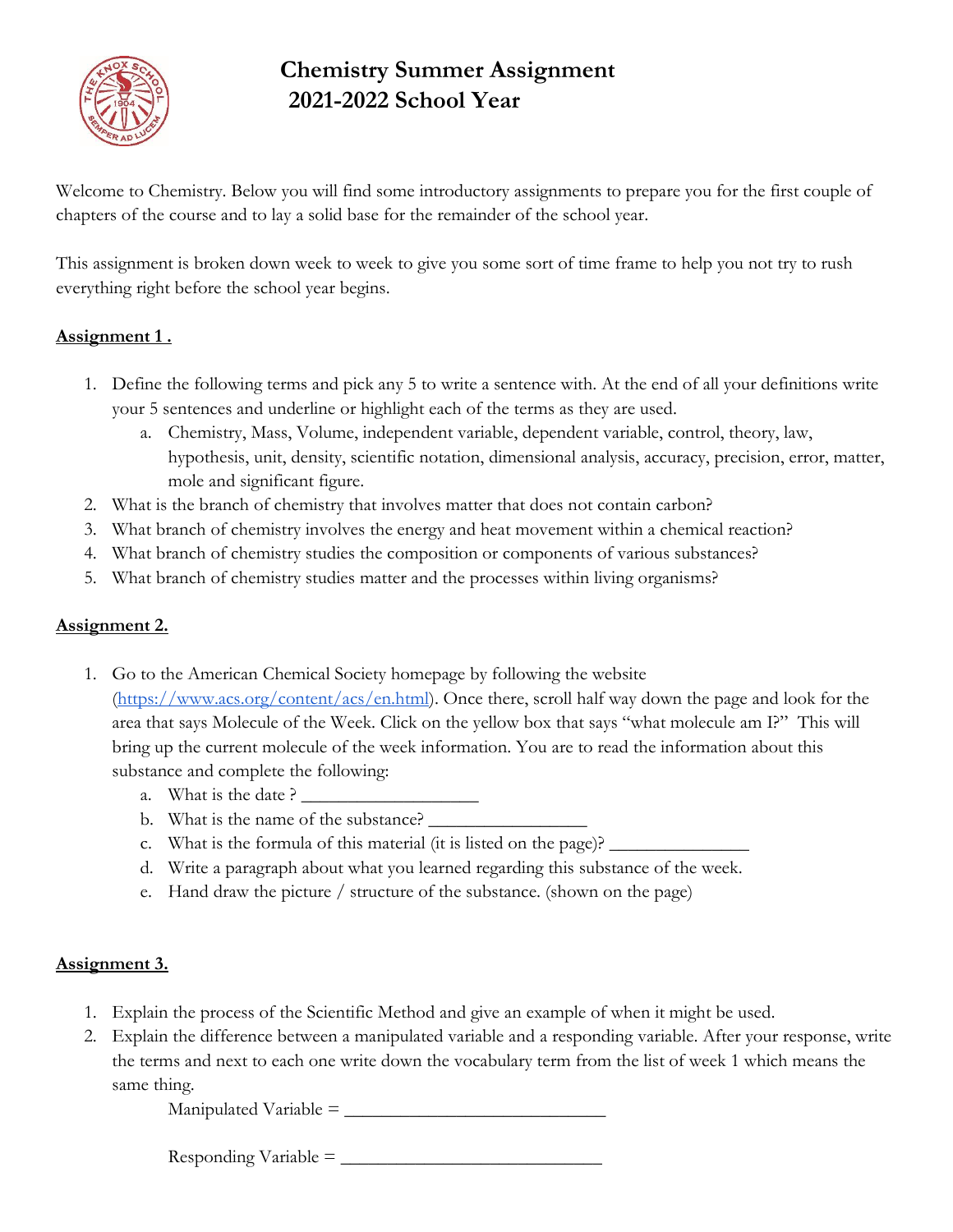- 3. ThoughtCo is an informative website with many different types of concepts. Visit the page [\(https://www.thoughtco.com/reasons-to-study-chemistry-609210\)](https://www.thoughtco.com/reasons-to-study-chemistry-609210) and describe 4 things that you learned about chemistry from this article.
	- a. .
	- b. .
	- c. .
	- d. .

#### **Assignment 4.**

1. Visit the SciWorthy website at  $(\frac{https://sciworthy.com/o-the-drama/}{the-drama})$  and read through the posted article. Upon completion of your reading, summarize the article to the best of your ability.

#### **Assignment 5.**

- 1. What is the density of a material that has a volume of 24 mL and a mass of 30 grams?
- 2. What is the volume of liquid inside a container when the liquid has a mass of 81 grams and density of 2.4  $g/ml$ ?
- 3. What is the mass of a gas that has a density of 0.51 g/ml and occupies a space of 11.4 mL?
- 4. Convert 2.8 hours to minutes. (show work setup)
- 5. Convert 1.93 kilograms to centigrams. (show work setup)
- 6. What does a prefix " M " represent when placed in front of "gram" ?
- 7. What does the prefix " c " represent when placed in front of "liter" ?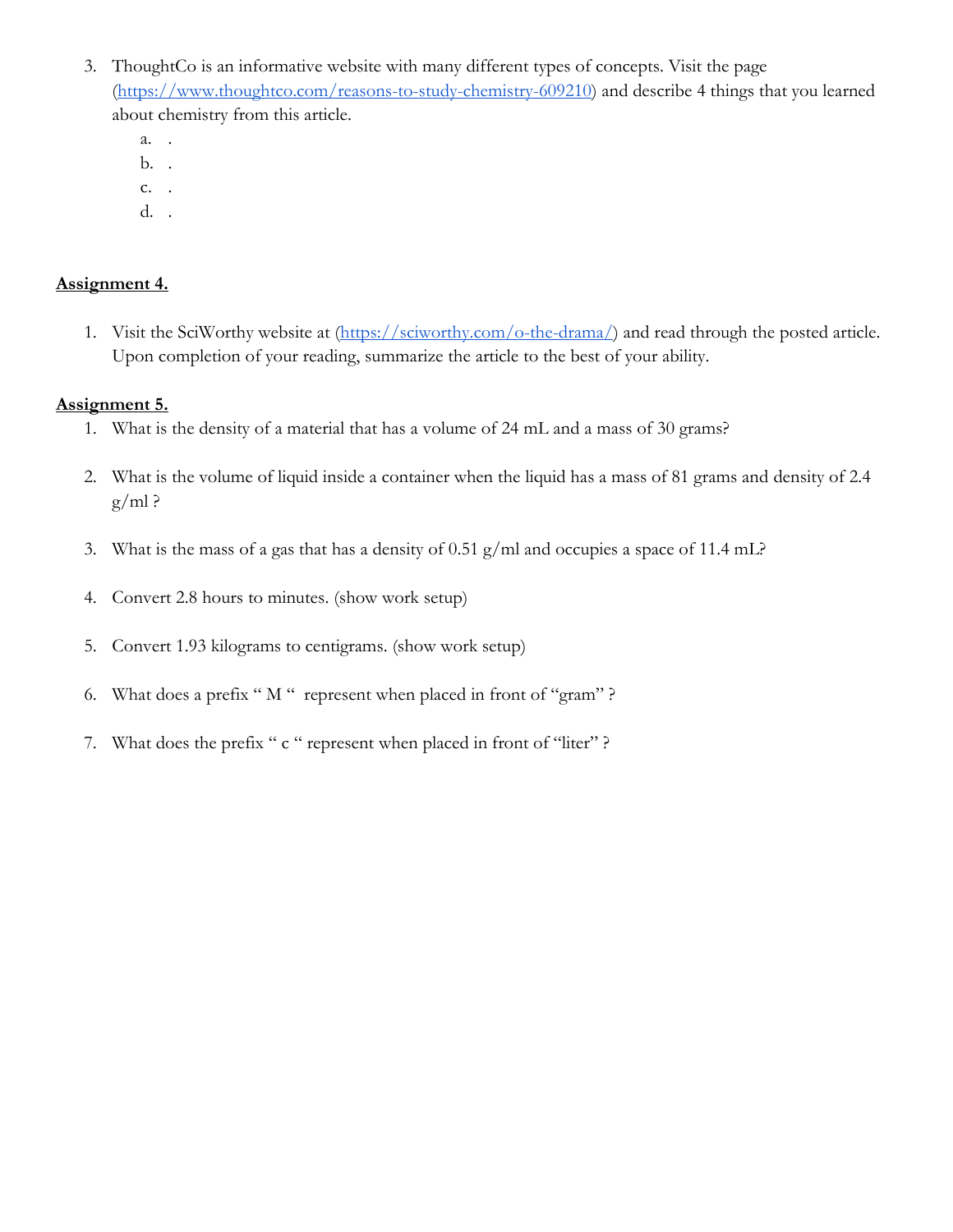#### **Assignment 6.**

1. Create a line graph for the information provided in the table and then answer questions relating to the data.

| Weekly June through July Rainfall in centimeters |         |  |  |
|--------------------------------------------------|---------|--|--|
| City 1                                           | City 2  |  |  |
| 2.2                                              | $0.8\,$ |  |  |
| $2.0\,$                                          | $1.0\,$ |  |  |
| 1.6                                              | 1.8     |  |  |
| 1.8                                              | 1.6     |  |  |
| 1.5                                              | 1.9     |  |  |
| 1.8                                              | 2.0     |  |  |
| 1.4                                              | 2.3     |  |  |
| 1.1                                              | 2.8     |  |  |

2. What is the independent variable?

- 3. What is the dependent variable?
- 4. What does it mean when the two lines merge?

## **Assignment 7.**

1. A shopping mall wanted to determine whether the more expensive "Tough Stuff" floor wax was better than the cheaper "Steel Seal" floor wax at protecting its floor tiles against scratches. One liter of each brand of floor wax was applied to test sections of the main hall of the mall. The test sections were all the same size and were covered with the same kind of tiles. After 3 weeks, the number of scratches in each of the test sections was counted to observe the wax's effectiveness. Identify:

Independent variable: \_\_\_\_\_\_\_\_\_\_\_\_\_\_\_\_\_\_\_\_ Dependent variable: \_\_\_\_\_\_\_\_\_\_\_\_\_\_\_\_\_\_\_\_\_ Constants:\_\_\_\_\_\_\_\_\_\_\_\_\_\_\_\_\_\_\_\_\_\_\_\_\_\_\_\_\_\_

2. Mr. Smith wanted to see if the color of light shined on a plant had an effect on the number of leaves it had. He gathered 2 groups of the same species of plants, gave them the same amount of water, and did the test for the same amount of time. On one group of plants he used white light. On the second group he changed the light color to red. Identify:

Independent variable: \_\_\_\_\_\_\_\_\_\_\_\_\_\_\_\_\_\_

Dependent variable:

Constants:

Control group (What would Mr. Smith use as a control group?):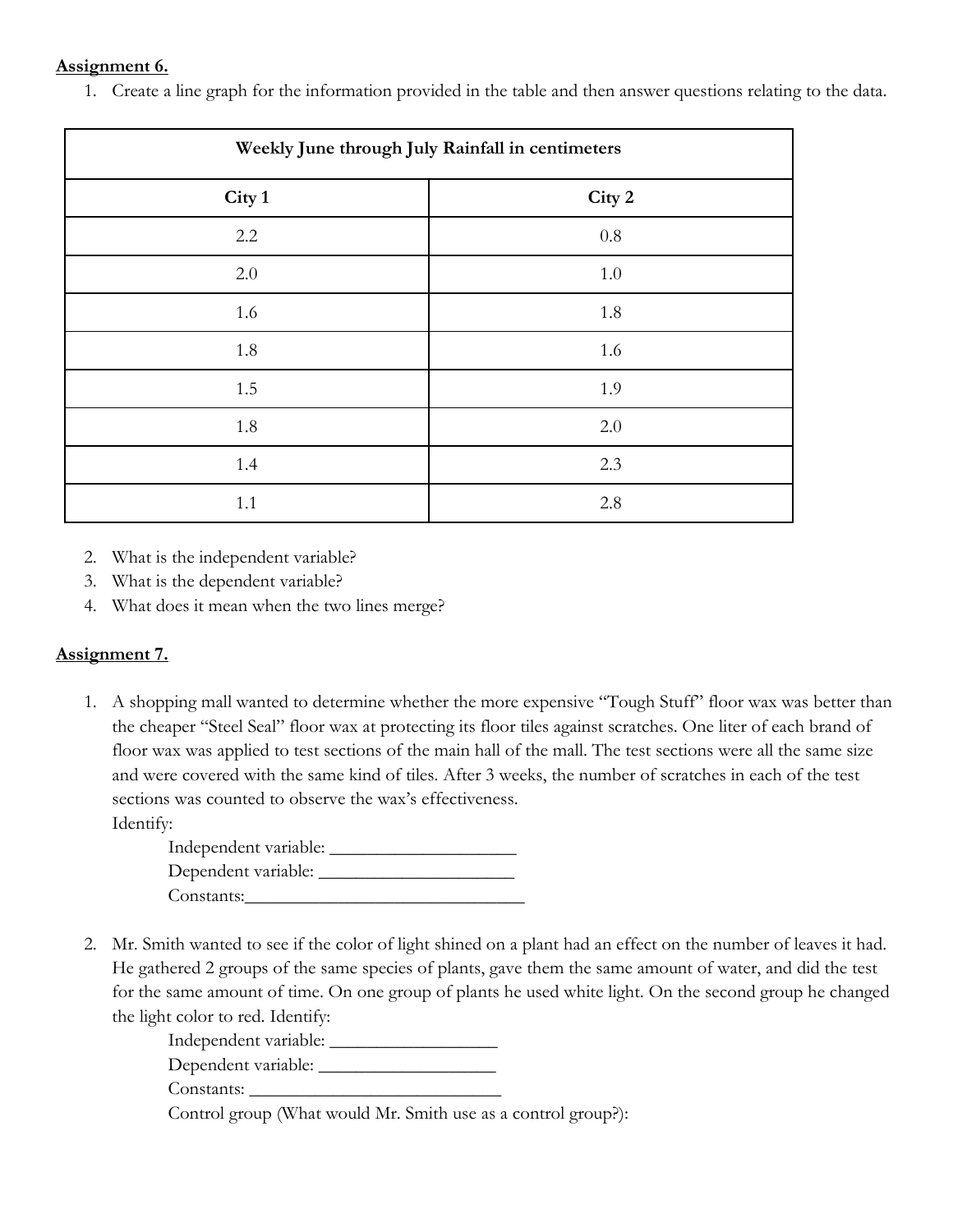3. When running an experiment, you find that your data does not fit with what your original hypothesis was. What should be your next step? Explain.

#### **Assignment 8.**

- 1. At room temperature, a mixture of sand and water could be separated by means of
	- a. Filtration
- c. Combustion d. ionization

- 2. Which process is a physical change?
	- a. Water evaporating

b. Sublimation

- b. A fire burning a wood log
- c. A piece of paper turning color and crumpling due to sitting in the sun.
- d. Light being released by a glow stick
- 3. Which process is a chemical change?
	- a. Melting ice
	- b. Boiling water
	- c. Water breaking down into hydrogen and oxygen
	- d. Ice subliming into a gas
- 4. How many significant digits are in the following number, 20.070 km?

| a. 2 |      | c. $4$ |  |
|------|------|--------|--|
|      | b. 3 | d. 5   |  |

- 5. Which Kelvin temperature is equal to -24℃ ?
	- a. 226 K b. 249 K c. 273 K d. 297 K
- 6. How many significant digits are in the number 0.00304 ?
	- a. 5 b. 4 c. 3 d. 2
- 7. Which of the following is NOT a SI base unit?
	- a. Second b. Kilogram c. Degree celsius d. Meter
- 8. Which one of the following is the correct representation of 702.0 grams written in proper scientific notation?
	- a.  $7.02 * 10<sup>3</sup>$
	- b.  $70.20 * 10^{1}$
	- c.  $7.020 * 10^{2}$
	- d.  $70.20 * 10^{2}$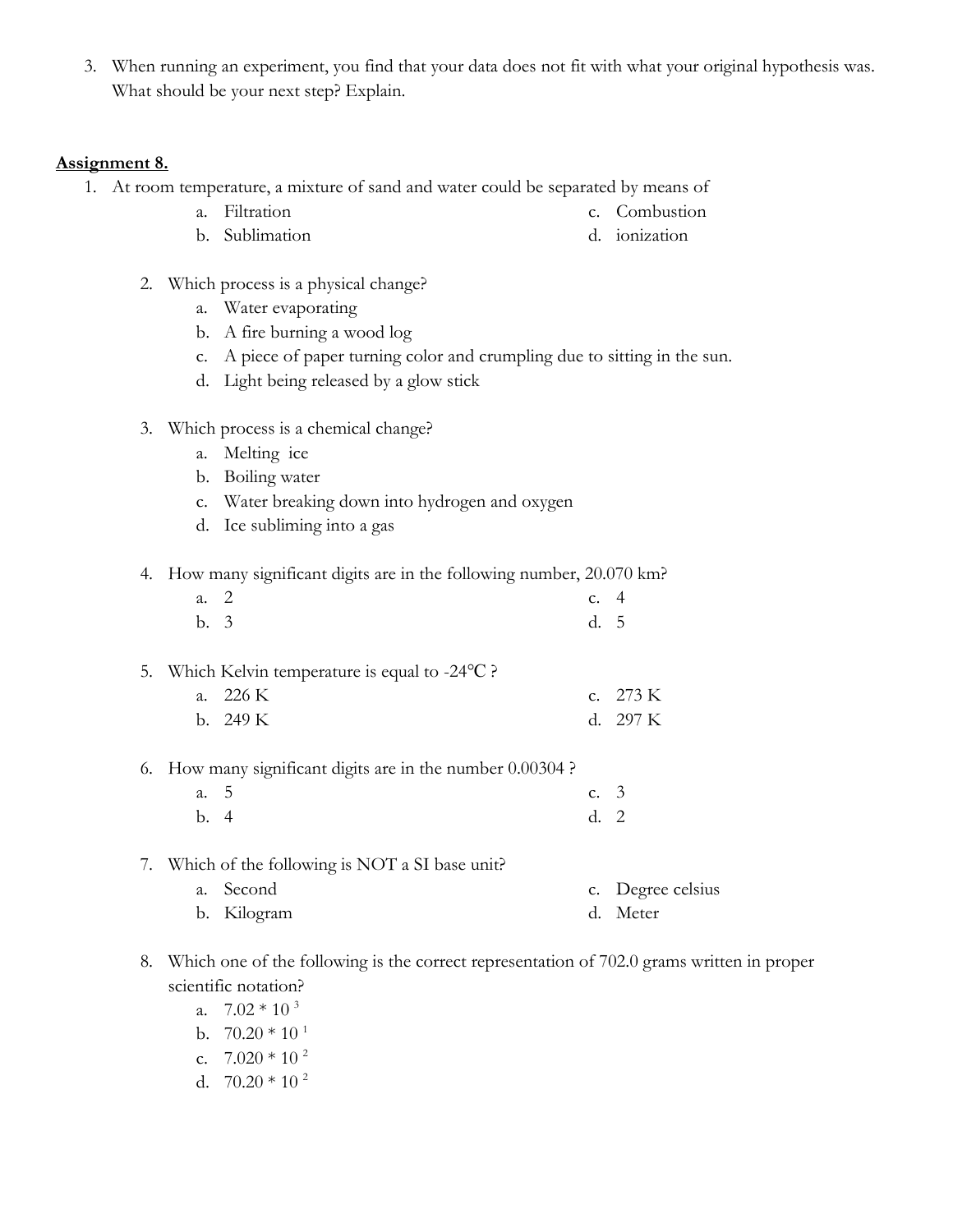- 9. When working with chemicals in the lab, which is something that you should NOT do?
	- a. Read all labels on chemical bottles
	- b. Pour unused materials back into the original bottle
	- c. Use lots of water to wash skin that has been splashed with chemicals
	- d. Take only as much as you need of shared chemicals
- 10. 3 dimensional volume is calculated by
	- a.  $D * V * mL$
	- b. Mass \* Volume
	- c. Length \* Width \* Height
	- d. Length \* depth \* mass